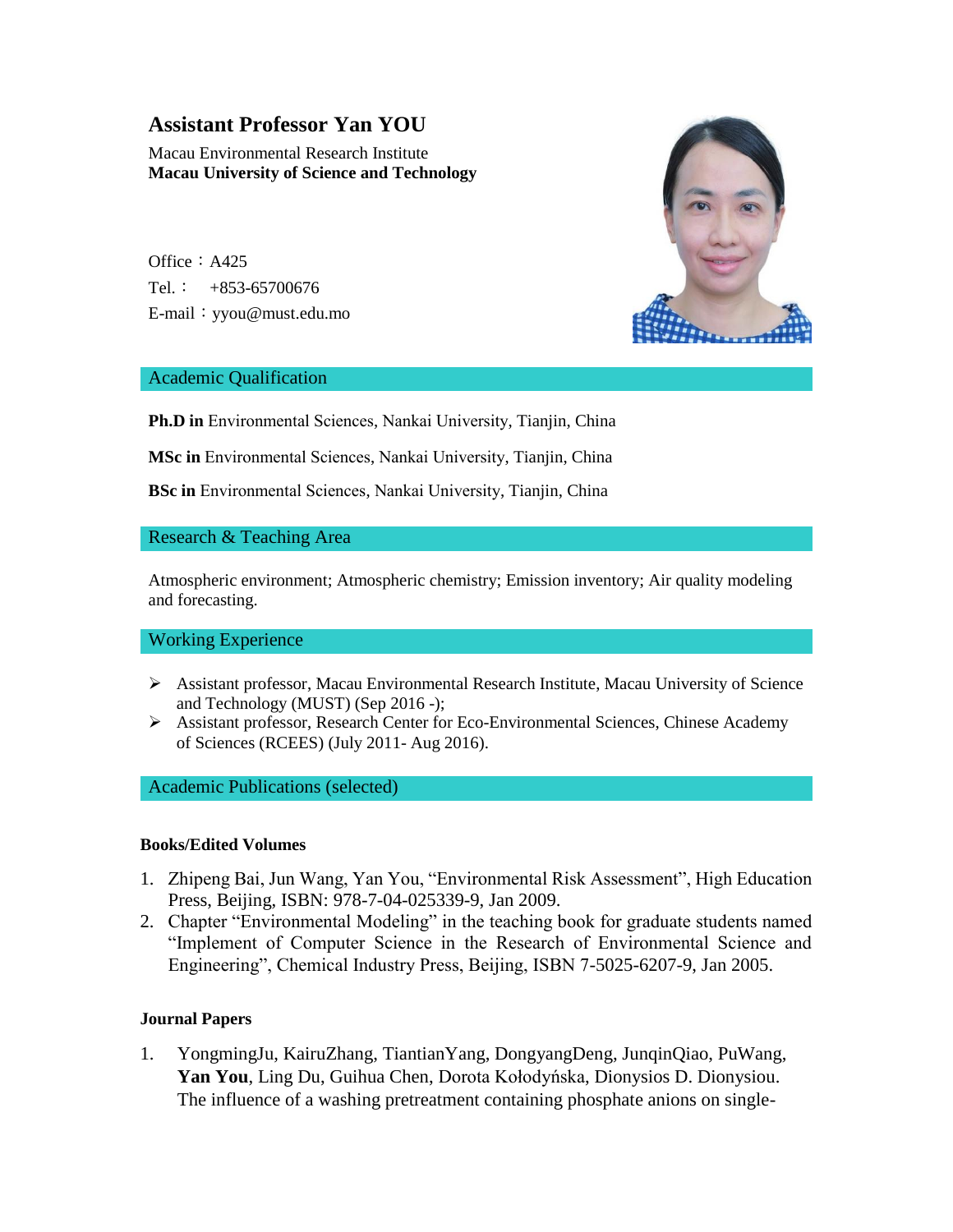mode microwave-based detoxification of fly ash from municipal solid waste incinerators. [Chemical Engineering Journal,](https://www.sciencedirect.com/science/journal/13858947) [387,](https://www.sciencedirect.com/science/journal/13858947/387/supp/C) 1 May 2020, 124053

- 2. Bin Han\* , **Yan You**\* , Yating Liu, Jia Xu, Jian Zhou, Jiefeng Zhang, Can Niu, Nan Zhang, Fei He, Xiao Ding, Zhipeng Bai. Inhalation cancer risk estimation of sourcespecific personal exposure for particulate matter-bound polycyclic aromatic hydrocarbons (PAHs) based on positive matrix factorization. 2019. [Environmental](https://link.springer.com/journal/11356)  [Science and Pollution Research,](https://link.springer.com/journal/11356) 26(10): 10230–10239.
- 3. Can Niu, Xiaoyan Shi, Fudong Liu, Kuo Liu, Lijuan Xie, **Yan You**\*, Hong He\*. 2016. High hydrothermal stability of Cu–SAPO-34 catalysts for the NH3-SCR of Nox. [Chemical Engineering Journal](https://www.sciencedirect.com/science/journal/13858947) , 294: 254-263
- 4. Can Niu, Xiaoyan Shi, Kuo Liu, **Yan You**, ShaoxinWang, HongHe. 2016. A novel one-pot synthesized CuCe-SAPO-34 catalyst with high  $NH<sub>3</sub>$ -SCR activity and  $H<sub>2</sub>O$ resistance. [Catalysis Communications,](https://www.sciencedirect.com/science/journal/15667367) 5: 20-23.
- 5. Bin Han, Yating Liu, **Yan You**, Jia Xu, Jian Zhou, Jiefeng Zhang, Can Niu, Nan Zhang, Fei He, Xiao Ding, Zhipeng Bai. 2016. Assessing the inhalation cancer risk of particulate matter bound polycyclic aromatic hydrocarbons (PAHs) for the elderly in a retirement community of a mega city in North China. Environmental Science and Pollution Research, 23( 20): 20194–20204
- 6. [Jia Xu,](https://www.nature.com/articles/jes201428#auth-1) [Zhipeng Bai,](https://www.nature.com/articles/jes201428#auth-2) **[Yan You](https://www.nature.com/articles/jes201428#auth-3)**, [Jian Zhou,](https://www.nature.com/articles/jes201428#auth-4) [Jiefeng Zhang,](https://www.nature.com/articles/jes201428#auth-5) [Can Niu,](https://www.nature.com/articles/jes201428#auth-6) [Yating Liu,](https://www.nature.com/articles/jes201428#auth-7) [Nan](https://www.nature.com/articles/jes201428#auth-8)  [Zhang,](https://www.nature.com/articles/jes201428#auth-8) [Fei He,](https://www.nature.com/articles/jes201428#auth-9) [Xiao Ding.](https://www.nature.com/articles/jes201428#auth-10) 2014. Residential indoor and personal  $PM_{10}$  exposures of ambient origin based on chemical components. Journal of Exposure Science and Environmental Epidemiology, 24: 428–436.
- 7. **Yan You**, Can Niu, Jian Zhou, Yating Liu, Zhipeng Bai\*, Jiefeng Zhang, Fei He, Nan Zhang. Measuring Air Exchanges Rates in Different Indoor Environments Using Continuous CO<sub>2</sub> Sensors, Journal of Environmental Sciences, 2012, 24(4):6657-64.
- 8. Jian Zhou, Bin Han, Zhipeng Bai\*, **Yan You**, Jiefeng Zhang, Can Niu, Yating Liu, Nan Zhang, Fei He, Xiao Ding, Bing Lu, Yandi Hu. Particle Exposure Assessment for Community Elderly (PEACE) in Tianjin, China: Mass Concentration Relationships, Atmospheric Environment, doi:10.1016/j.atmosenv.2011.12.020
- 9. Jian Zhou, **Yan You**, Zhipeng Bai\* Yandi Hu, Jiefeng Zhang, Nan Zhang. Health risk assessment of personal inhalation exposure to volatile organic compounds in Tianjin, China. Science of the Total Environment, 409 (2011) 452–459
- 10. Zhipeng Bai\*, Yandi Hu, Huan Yu, Nan Wu, **Yan You**. Quantitative Health Risk Assessment of Inhalation Exposure to Polycyclic Aromatic Hydrocarbons on Citizens in Tianjin, China. Bulletin of Environmental Contamination and Toxicology, 2009, 83(2): 151-154.
- 11. Zhipeng Bai\*, **Yan You**, Xiang Gao. Huan Yu, Li Yan, Tan Zhu. Comparison of Time-Activity Patterns in Different Durations in Tianjin, China, Epidemiology, 17(6): S454.
- 12. Li Chen, Shiyong Du, Zhipeng Bai\*, Shao-fei Kong, **Yan You,** Bin Han, Dao-wen Han, Zhi-yong Li. Application of land use regression to major outdoor air pollutants